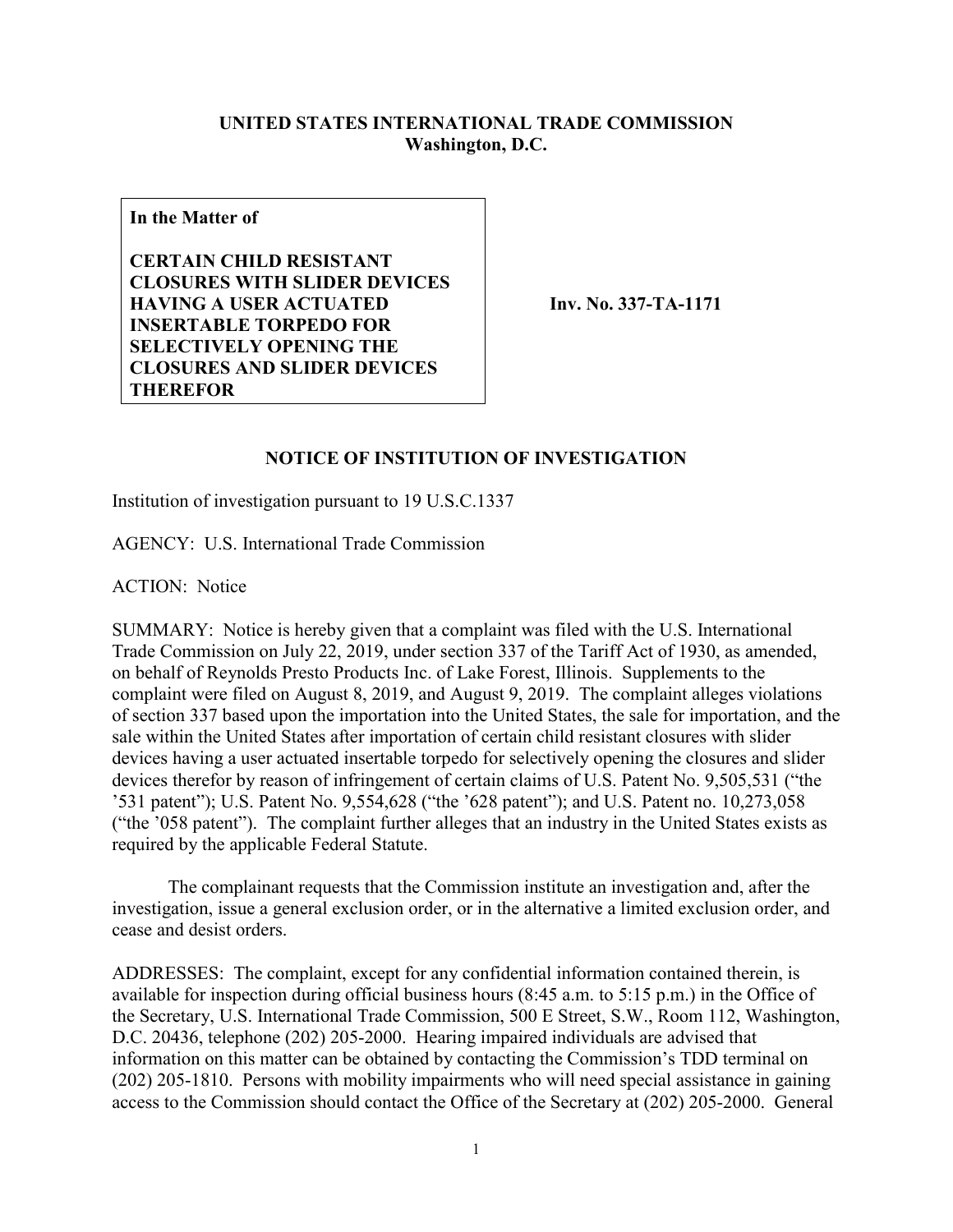information concerning the Commission may also be obtained by accessing its internet server at [https://www.usitc.gov.](https://www.usitc.gov/) The public record for this investigation may be viewed on the Commission's electronic docket (EDIS) at https://edis.usitc.gov.

FOR FURTHER INFORMATION CONTACT: Pathenia M. Proctor, The Office of Unfair Import Investigations, U.S. International Trade Commission, telephone (202) 205-2560.

## SUPPLEMENTARY INFORMATION:

AUTHORITY: The authority for institution of this investigation is contained in section 337 of the Tariff Act of 1930, as amended, 19 U.S.C. 1337, and in section 210.10 of the Commission's Rules of Practice and Procedure, 19 C.F.R. 210.10 (2018).

SCOPE OF INVESTIGATION: Having considered the complaint, the U.S. International Trade Commission, on August 15, 2019, ORDERED THAT –

(1) Pursuant to subsection (b) of section 337 of the Tariff Act of 1930, as amended, an investigation be instituted to determine whether there is a violation of subsection (a)(1)(B) of section 337 in the importation into the United States, the sale for importation, or the sale within the United States after importation of certain products identified in paragraph (2) by reason of infringement of one or more of claims 1, 3, and 5-10 of the '531 patent; claims 1, 4, 6-8, 11, 12, 15, and 19 of the '628 patent; and claims 1, 3, and 5-8 of the '058 patent; and whether an industry in the United States exists as required by subsection (a)(2) of section 337;

(2) Pursuant to section 210.10(b)(1) of the Commission's Rules of Practice and Procedure, 19 C.F.R. 210.10(b)(1), the plain language description of the accused products or category of accused products, which defines the scope of the investigation, is "recloseable zippers and slider devices for packages, including bags and pouches, that are resistant to opening by young children;"

(3) For the purpose of the investigation so instituted, the following are hereby named as parties upon which this notice of investigation shall be served:

(a) The complainant is:

Reynolds Presto Products Inc. 1900 West Field Court Lake Forest, IL 60045

(b) The respondents are the following entities alleged to be in violation of section 337, and are the parties upon which the complaint is to be served:

> Dalian Takebishi Packing Industry Co., Ltd. Room 101, Unit 2, No. 125 ChangChun Road XiGang District Dalian, China 116011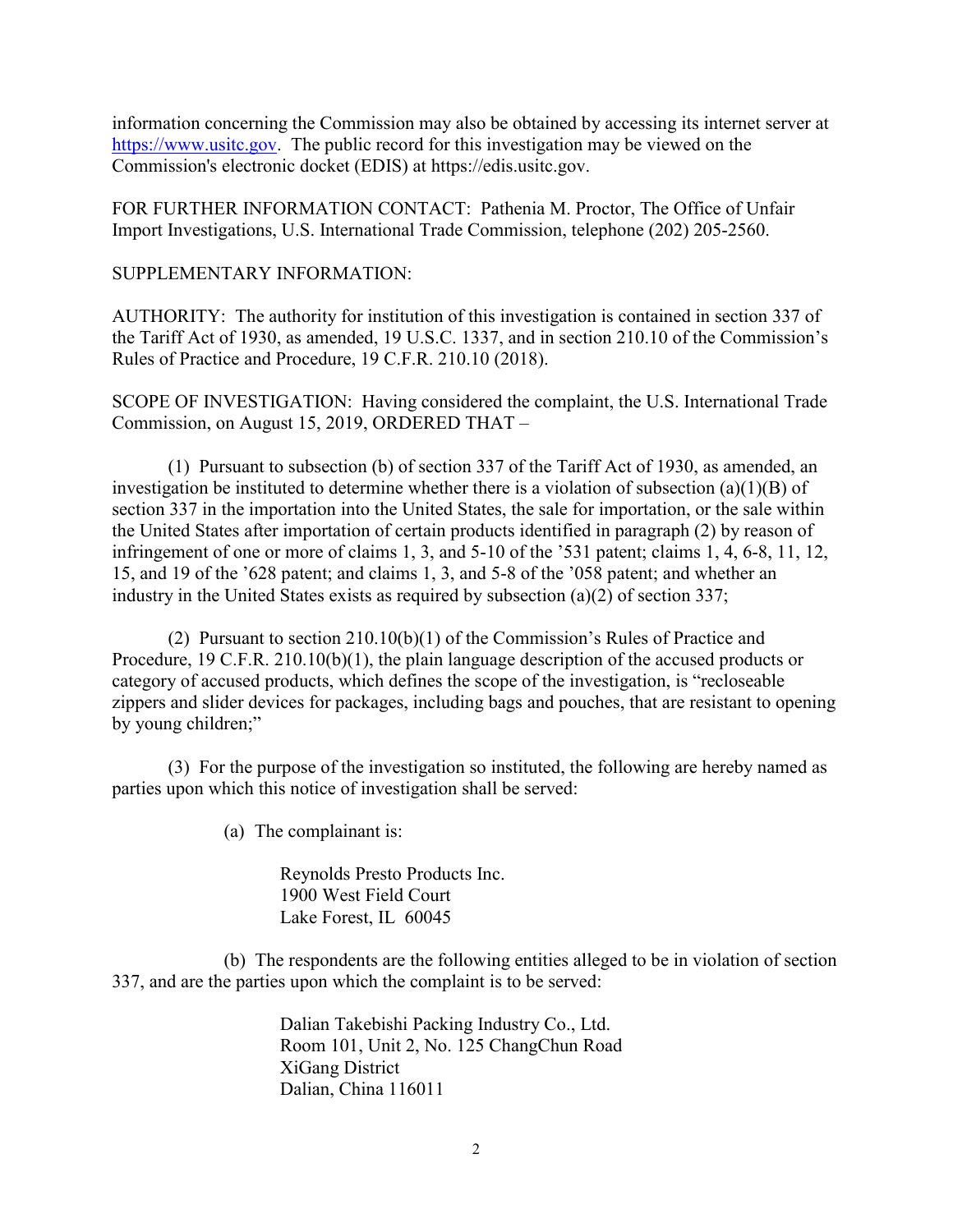Dalian Altma Industry Co., Ltd. No. 36, North FuQuan Road Economic and Technological Development Zone Dalian, Liaoning China

Japan Takebishi Co., Ltd. Amai Bld 8F 1-3-9 Shintomi, Chuoh-ku Tokyo, Japan

Takebishi Co., Ltd. 2418, Shigarakicho Miyamachi, Koka-Shi Shiga, Japan

Shanghai Takebishi Packing Material Co., Ltd. No. 368, Ext. 5, Rongxing Road Songjiang District Shanghai, China

Qingdao Takebishi Packing Industry Co., Ltd. No. 411, Third Songshan Road Jimo City, Qingdao China

(c) The Office of Unfair Import Investigations, U.S. International Trade Commission, 500 E Street SW, Suite 401, Washington, DC 20436; and

(4) For the investigation so instituted, the Chief Administrative Law Judge, U.S. International Trade Commission, shall designate the presiding Administrative Law Judge.

Responses to the complaint and the notice of investigation must be submitted by the named respondents in accordance with section 210.13 of the Commission's Rules of Practice and Procedure, 19 C.F.R. 210.13. Pursuant to 19 C.F.R. 201.16(e) and 210.13(a), such responses will be considered by the Commission if received not later than 20 days after the date of service by the Commission of the complaint and the notice of investigation. Extensions of time for submitting responses to the complaint and the notice of investigation will not be granted unless good cause therefor is shown.

Failure of a respondent to file a timely response to each allegation in the complaint and in this notice may be deemed to constitute a waiver of the right to appear and contest the allegations of the complaint and this notice, and to authorize the administrative law judge and the Commission, without further notice to the respondent, to find the facts to be as alleged in the complaint and this notice and to enter an initial determination and a final determination